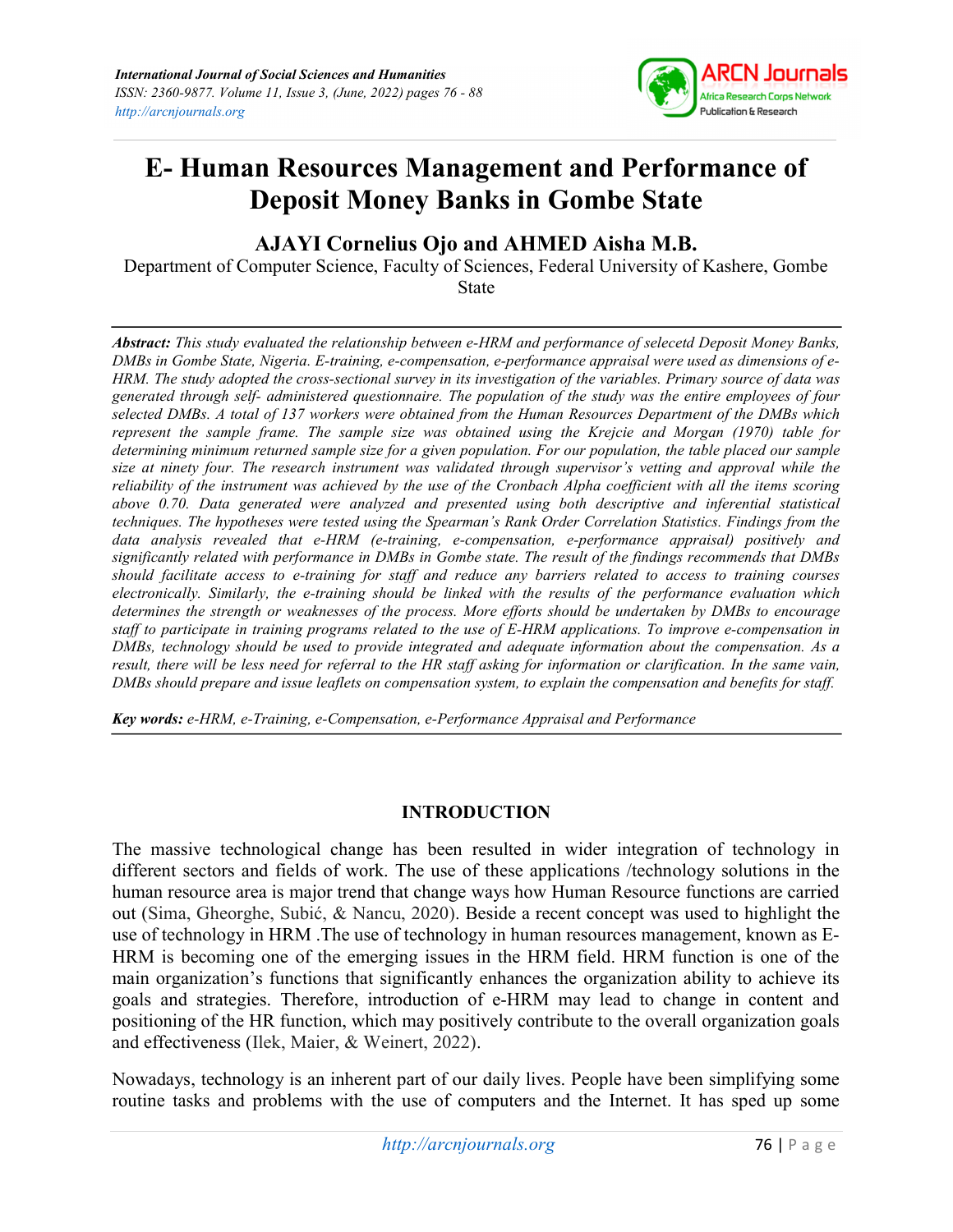processes and increased the efficiency of performing assignments (Wamba-Taguimdje, Wamba, Kamdjoug, & Wanko, 2020). In contemporary business, information technology (IT) tools are fundamental to realize processes in a faster and more efficient way. Global competition is demanding and organizations have to use innovative ideas to stay competitive. Every department in company plays a fundamental role for success, but there is one of special significance: Human Resources Management (HRM) (Rana, & Sharma, 2019).

Human Resources Management (HRM) is a crucial part of every organization as it deals with a vital resource: human capital. HRM has been going through a transformation adopting technological tools to improve its performance (Vahdat, 2021). It was said that the HRM function is subject to radical and dramatic change because of the implications of web based organizing. The combination of information technology (IT) tools in HRM processes has named "electronic Human Resources Management e-HRM (AlHamad, Alshurideh, Alomari, Kurdi, Alzoubi, Hamouche, & Al-Hawary, 2022). E-HRM strives to implement all the operational activities that HRM is concerned with, with the help of technological tools in a fast and accurate way (Shah, Michael, & Chalu, 2020).

E-HRM was defined as an umbrella term covering all possible integration mechanisms and contents between HRM and Information Technologies aiming at creating value within and across organizations for targeted employees and management (Galanaki, Lazazzara, & Parry, 2019). Also e-HRM was defined as the 'planning, implementation and application of information technology for both networking and supporting at least two individual or collective actors in their shared performing of HR activities' (Al-Harazneh, & Sila, 2021). Further, it is believed that, 'E-HRM could be narrowly defined as the administrative support of the HR function in organizations by using Internet technology' (Tataru, 2019).

Therefore, e-HRM can be the integration between human resources management, and information technology, through mainly the use of web-based applications in human resources management (Berber, Đorđević, & Milanović, 2018). The purpose of this web-based tool is to support HR professionals in performing their HR tasks, and to support managers and employees performing their HR tasks. Therefore, using E-HRM, managers can easily access any relevant information, make decisions, and communicate with others without referring to the human resource department each time (Kaur, 2021).

Globally the banking industry is under pressure to concurrently improve the customer experience, meet intense regulative requirements and reduce costs of doing business (Kumar, & Balaramachandran, 2018). By virtue of human capital as a main source for productivity and competitive advantage (Malik, 2019), organizations must consider the critical role of human resource practices and make every effort to develop and sustain this capital. Furthermore, HR practices are significant for improving employee's performance and enhancing the achievement of organizational goals (Manzoor, Wei, Bányai, Nurunnabi, & Subhan, 2019)..

In the wake of globalization and IT revolution, competition has become even stiffer, both forprofit and nonprofit organizations. The domestic markets have become depleted, and most organizations are seeking new markets in the emerging economies. Nigerian banking industry has to compete in the global market and one way is to compete by employing the best human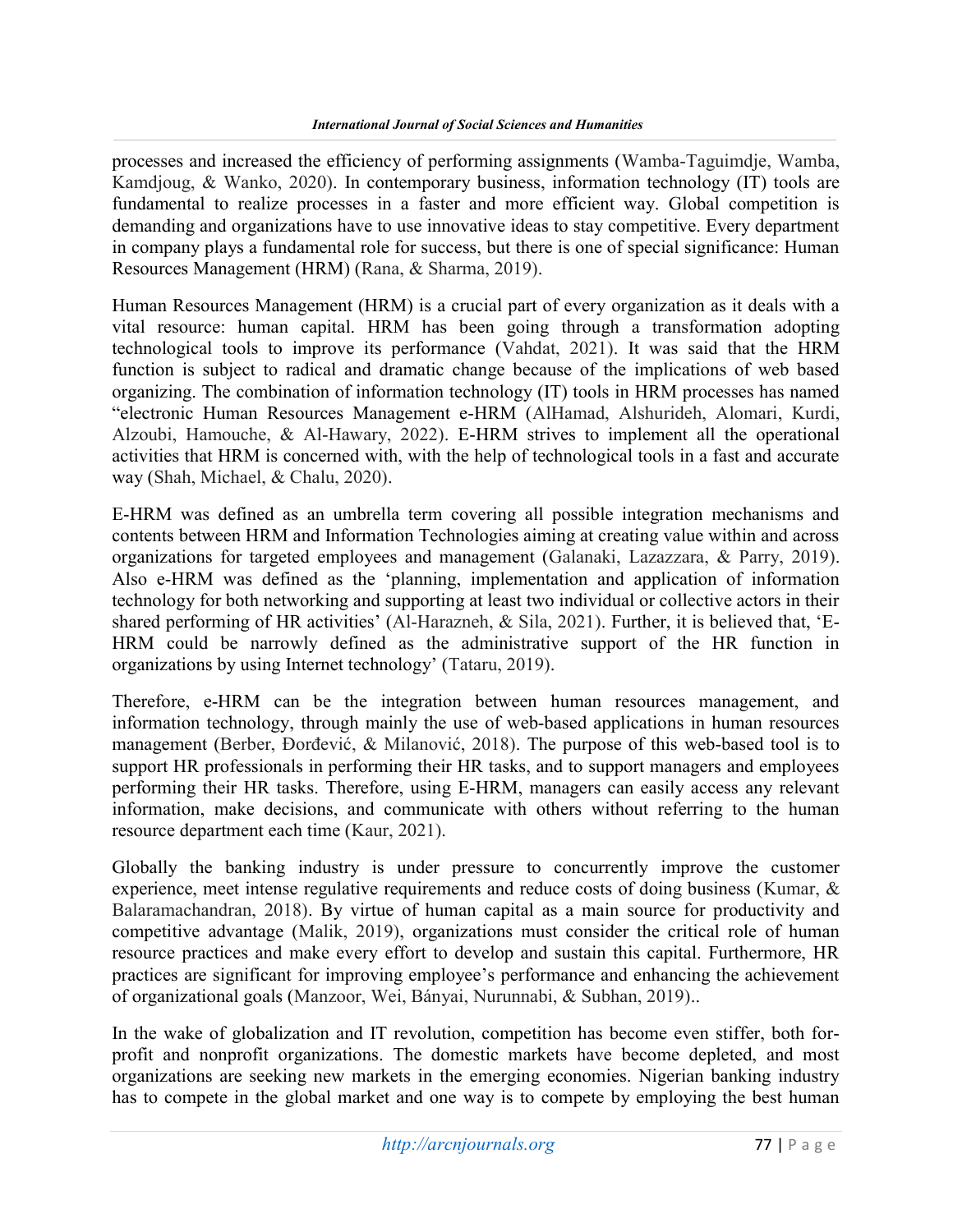resource practices (Alserhan, & Shbail, 2020). This study sought to establish the relationship between e-HRM and performance of selecetd Deposit Money Banks, DMBs in Gombe State, Nigeria.

The study would provide answers to the following research questions:

- i. What is the relationship between e-Training and Development and performance of selected deposit money banks in Gombe State?
- ii. What is the relationship between e-Compensation and performance of selected deposit money banks in Gombe State?
- iii. What is the relationship between e-Performance Appraisal and performance of selected deposit money banks in Gombe State?

#### LITERATURE REVIEW

#### Theoretical Framework

#### Ability, Motivation and Opportunity (AMO) Theory

Ability, Motivation and Opportunity (AMO) Theory was initially proposed by Bailey (1993), The AMO framework posits that ensuring that employees are willing to perform better that what is the minimum requirement of them they needed three components: they had to have the necessary skills, they needed befitting motivation and employers had to offer them the opportunity to be involved in decision making (Appelbaum, Bailey, Berg & Kalleberg, 2000). Theoretical and empirical work in the field of HRM (Purcell at al., 2003) suggests that according to the AMO view the HRM system of employee's "ability to perform" influences their "skills" , the HRM system of employee's "motivation to perform" influences their "attitudes" and the HRM system of employee's "opportunity to perform" influences their "behaviour" (retention, presence).

Since its emergence the AMO framework (Appelbaum et al., 2000; Boxall & Purcell, 2003) has been generally accepted for explaining the link between human resources management and performance. As a matter of fact many of the articles published after the year 2000 that explore the linkage between HRM and performance use this theoretical framework either explicitly or implicitly (Boselie, Dietz & Boon, 2005). Thus the research found it useful to explain the relationship between HRM practices and performance of employees since the earlier studies done based on this theory have encompassed either some or all the four HRM practices including recruitment and selection, training and development, performance management systems and organizational communication.

### Concept of Performance

Organizational performance as a concept suffers from problems of conceptual clarifications. The term performance is often used indiscriminately to describe everything from efficiency, effectiveness to improvement. Organizational performance is related to defining and achieving specific goals (Kimhi, & Oliel, 2019). Organization performance is a multidimensional construct operationalized by a variety of financial measures (which include sales, value of net assets and profit) and non-financial measures which include number of workers, market share and overall customer satisfaction (Adubasim & Odunayo 2019).

Lencho, (2020) defines organization performance asan indicator and progressive achievement of tangible, specific, measurable, worthwhile and personally meaningful goals. According to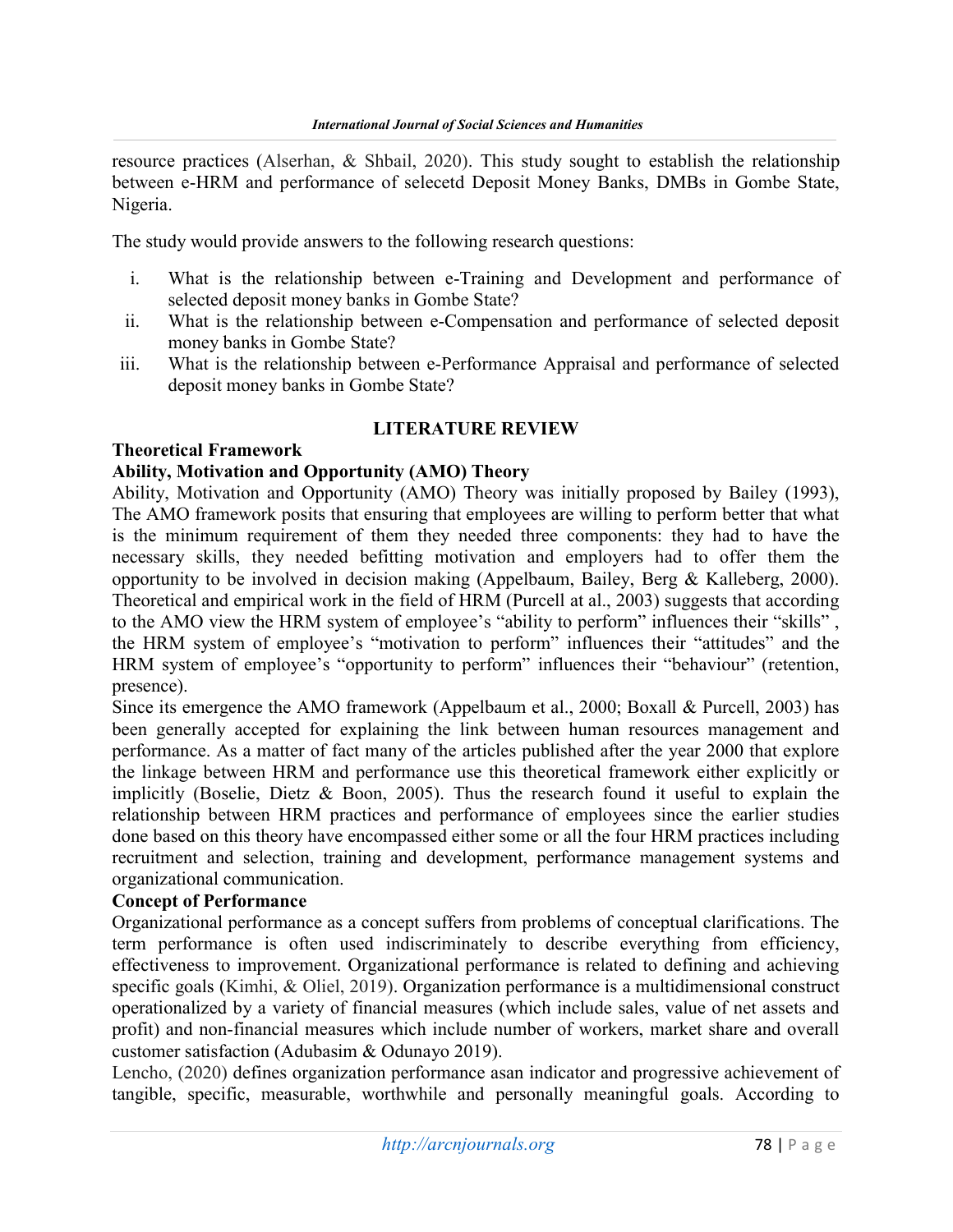Ocampo, Acedillo, Bacunador, Balo, Lagdameo, and Tupa, (2018), the term performance has to do with those behaviours or actions which are regarded relevant to those goals of the said organisation in question. They further argue that performance itself cannot be said to be the outcome itself, consequences or the result of behaviors or action, rather can be said to be the action itself. Thus they argued that performance tends to be multidimensional, a situation whereby for any specific-type of job, there tends to be a number of substantive performance components that are distinguished in terms of their inter correlations and patterns on co-variation with other variables. However, there is no one definition of organisational performance.

Organizational performance involves the recurring activities to establish organizational goals, monitor progress towards the goals, and make adjustments to achieve those goals more effectively and efficiently (Adubasim, Unaam, & Ejo-Orusa, 2018). Organizational performance is an important construct in leadership that determines how to manage organizations. Previous literature reviews reveal that organizational performance is a multidimensional concept that reflects the heterogeneous nature, circumstances and objectives of organizations at a given period. This compelled Kirby (2005) to maintain that the definition and meaning of organizational performance is an open subject for further inquiry.

## Concept of e-Human Resources Management, e-HRM

The term e-HRM is combination of two words. First 'e' stands for electronic while term HRM can be defined as "the efficient and effective utilization of Human Resources in order to achieve goals of an organization" (Nanayakkara, 2020). E-HRM can be well-defined as the effective utilization of HR functions via network or internet medium which are associated with organizations common goals and objectives (Johnson, Stone, & Lukaszewski, 2020). So with the fast moving technology and evaluation of IT industry HRM is now moving towards more electronic human resource management (Mishra, 2010). There were number of definitions regarding the e-HRM and research studies showed that e-HRM mutually related with HRIS, Virtual HRM, Web based HRM and internet based HRM (Ziebell, Albors-Garrigos, Schoeneberg, & Marin, 2019).

Jayabalan, Makhbul, Selvanathan, Subramaniam, Nair, and Perumal, (2020) indicated that HRIS is only used to acquire, store, capture, analyze and distribute its information about human resources. With this definition concept of E-HRM and HRIS appeared to be a two different concepts where the difference was the vastness and the out stretch of E-HRM (Florkowski, 2018). According to the definitions of Ravarini, and Martinez, (2019), e-HRM is synchronizing HR functions using internet. With this statement many argued that e-HRM is some kind of a supporting service that helps organizations HR administrative process to run smoothly (Rahman, Mordi, & Nwagbara, 2018). However with all these vice versa Tataru, (2019) specified that, "e-HRM could be narrowly defined as the administrative support of the HR function in organizations by using Internet technology". Later there were so many definitions added to the e-HRM and most of them were very similar to each other. Myllymäki, (2021) defined e-HRM as doing HRM activities via internet. Also according to their studies they found that "e" part is the reflection of electronic which means e-HRM is reflection of online HR. Online HR provides real-time information to the owners, managers and employees anywhere, anytime. According to Al-Harazneh, and Sila, (2021), e-HRM is implementing HR strategies, policies and practices based on web based technology. With the evaluation of HR from personnel administration to digitalization, most of the HR functions are now cloud based (Tataru, 2019). With the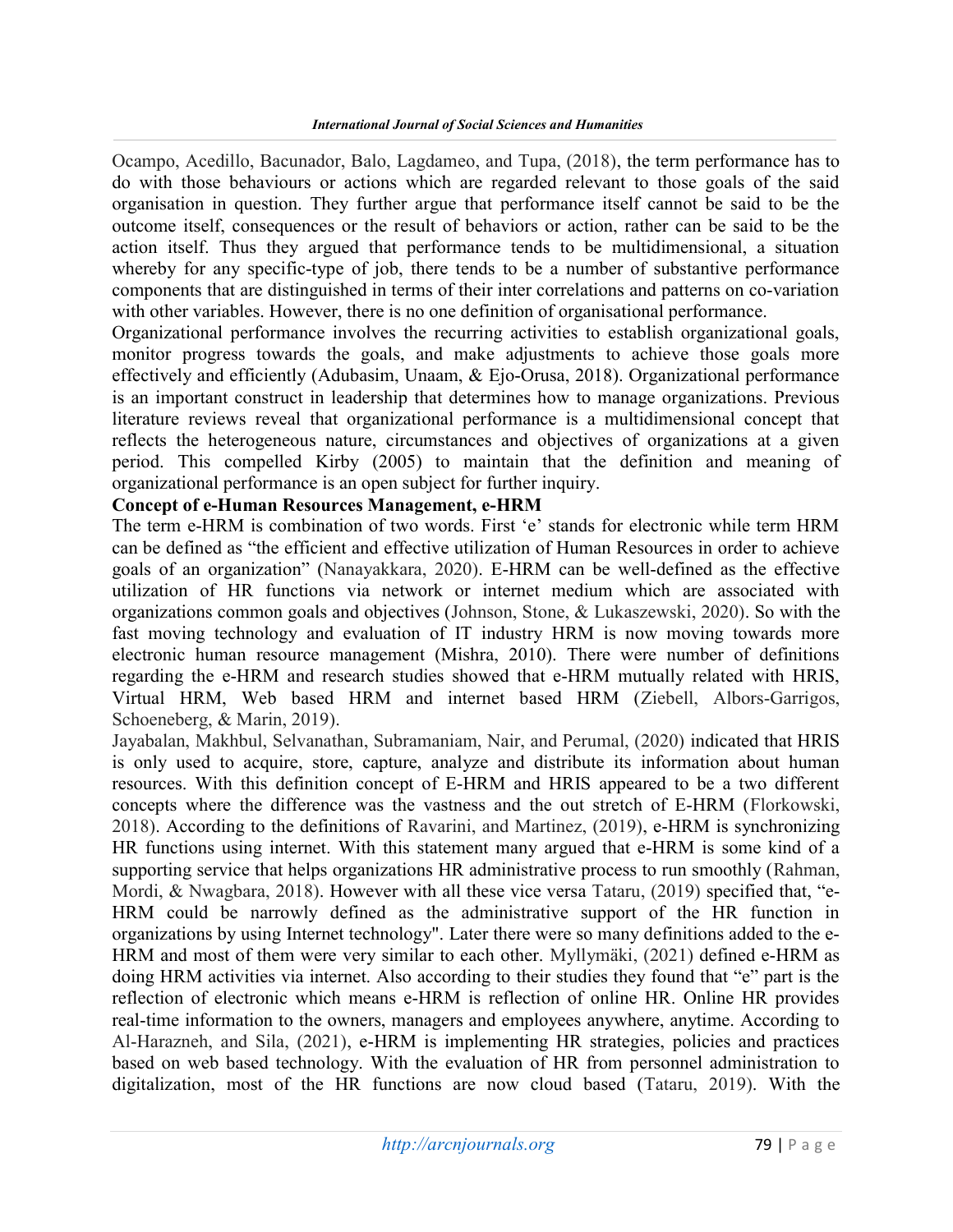digitalization of HRM, HR functions were moved from manual work to internet based (e-based) work.

#### Empirical Literature Review

In the last five years, several research studies on e-HRM have been published in all parts of the world. Most of the locally published research studies on e-HRM focused on its impact on organizational performance and organizational development. In this section, the researcher samples previous research studies on e-HRM that are strictly related to the topic of study. A study by Imran, Memon, Talreja, and Bhutto, (2021) focusing on impact of E-HRM on performance of nonprofit organization noted significant impact on organizations. Whereas the organization success in their performance and competitive edge were some of the impacts noted in this study, the study also showed statistically significant relationship between e-HRM and organizational performance in terms of productivity, efficiency and effectiveness. Colbran, Ramsden, Stagnitti, and Toumbourou, (2019) indicated that these organizational performances were essential indicators of success of non-profit organizations. However, the study did not focus on humanitarian organizations such as University of Maryland Programs.

Another study conducted by Obama, Keino, Kyongo, Muriithi, and Amata, (2020) among Mexican NGOs implementing e-HRM aiming at finding out the impact of the E-HRM tools on organizational performance and gaining global competitiveness found that the organizations in this sector were able to be more flexible in responding to changes in the stakeholder needs and were even able to achieve their strategic goals more effectively. However, this study did not show the different specific E-HRM practices that are implemented by these NGOs.

A study conducted by Berber, Đorđević, and Milanović, (2018) on the impact of the Electronic Human Resource Management (e-HRM) application on Organizational Performance, concluded that E-HRM plays a pivotal role in the employee motivation to ensure that all employees complete their tasks as schedules leading to quality delivery of services, which in turn increases customer satisfaction and retention. It also established that E-HRM application has a positive impact on organizational efficiency whereby the responsibility of implementing e-HRM is shared between HR staff, employees and managers. However it did not address the fact that EHRM applications enhances organizational performance and the performance measures used in the current study were not included in the empirical study by Obama, et al, (2020).

A study conducted by Iqbal, Ahmad, Raziq, and Borini, (2019) on the impact of electronic human resource management system on organizational performance concluded that E-HRM system is extensively used in both public and private banks and that it increases the efficiency and effectiveness of the HR department in the banking sectors. However the study did address the fact that E-HRM enhances organizational performance. A study conducted by Yong, Yusliza, Ramayah, Chiappetta Jabbour, Sehnem, and Mani, (2020) on the influence Human Resource Management on performance of a manufacturing industry found that manufacturing companies pursuing best Human Resource Management practices accomplish higher performance through the interface of these practices with Knowledge Management and organizational learning capability and the conception of OC. However the study did not investigate the need of EHRM to perform these functions better.

A study conducted by Nguti, and Mose, (2021) on the outcomes of Electronic Human Resource Management on organizational performance in the leading firms in Turkey concluded that E-HRM manage time, reduces administration costs and also efficient to access personal data. Electronic Human Resource Management condensed organizational expenses, improved better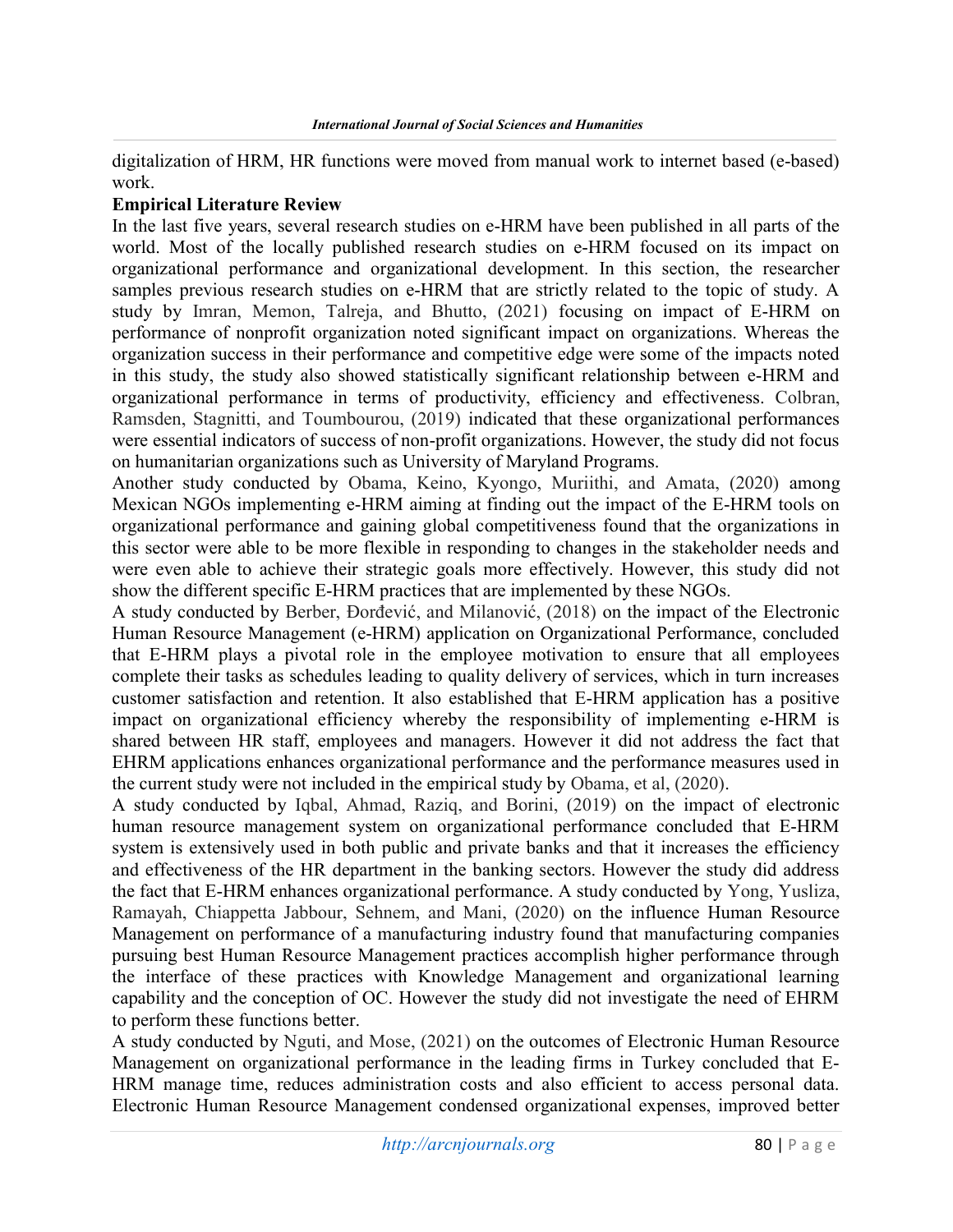and quicker communication between manger and employees reduced the considering time for Electronic Human Resource usage in institutions. However the study did not address the fact that EHRM contribute to organizational performance. A study conducted by Hamid, Muzamil, and Shah, (2022) on the influence of Electronic Human Resource Management on Human Resource managers concluded that Electronic Human Resource Management has strategized Human Resource Management to four functions; responsibility of Change Agent, Employee Champion, Strategic Partner, and Administrative Expert in order. However the study did not align E-HRM to overall organizational performance.

A study conducted by Fan, Zhu, Huang, and Kumar, (2021) on Electronic Human Resource Management commencement using perception maps to illustrate the relation between Human Resource Management and IT through time in Iran University of Science and Technology established that the influence of the Electronic Human Resource Management field provides a holistic and clear understanding by addressing all the related phenomena concerning Electronic Human Resource Management. It can also help forecast and overcome the difficulties that might happen during institutionalization. However, the study did not align E-HRM to organizational performance.

A study conducted by Ahmed, (2019) on the effects of Electronic Human Resource Management on organizational performance concluded that E-HRM is a potential solution and that it enables Human Resource sections to analyze and store data to increase workforce data flows, to devolve many tedious administrative and compliance roles. However the study did not address the fact that E-HRM effect organizational performance. According to a study conducted by Rahman, Mordi, and Nwagbara, (2018) on e-HRM on an empirical study in Indian organizations established that private organizations have successfully implemented e-HRM practices compared. However, the study did not investigate whether the e-HRM practices implemented has marked positive changes in the industry.

It is evident that most of these studies were no done in Africa let alone Nigeria. Hence the need to carry out this study among DMBs in Gombe State, Nigeria. The study would be guided by the following hypothesis:

- $HO_1$ : There is no significant relationship between e-Training and Development and performance of selected deposit money banks in Gombe State.
- HO<sub>2</sub>: There is no significant relationship between e-Compensation and performance of selected deposit money banks in Gombe State.
- HO<sub>3</sub>: There is no significant relationship between e-Performance Appraisal and performance of selected deposit money banks in Gombe State.

#### METHODOLOGY

The study adopted the cross-sectional survey method in the generation of data. The target population of the study is the entire staff of Selected DMBs (Access-37, Unity-28, Union-45 and Stanbic-27) in Gombe State making a total of one hundred and thirty seven employees. The sample size was obtained using the Krejcie and Morgan (1970) table for determining minimum returned sample size for a given population. For our population, the table placed our sample size at ninety four (94). The sampling procedure to be used in this study is the purposive sampling technique which focused on managers, supervisors and staff. Descriptive statistics and Spearman's rank correlation were used for data analysis and hypothesis testing with the aid of the SPSS Package version 23.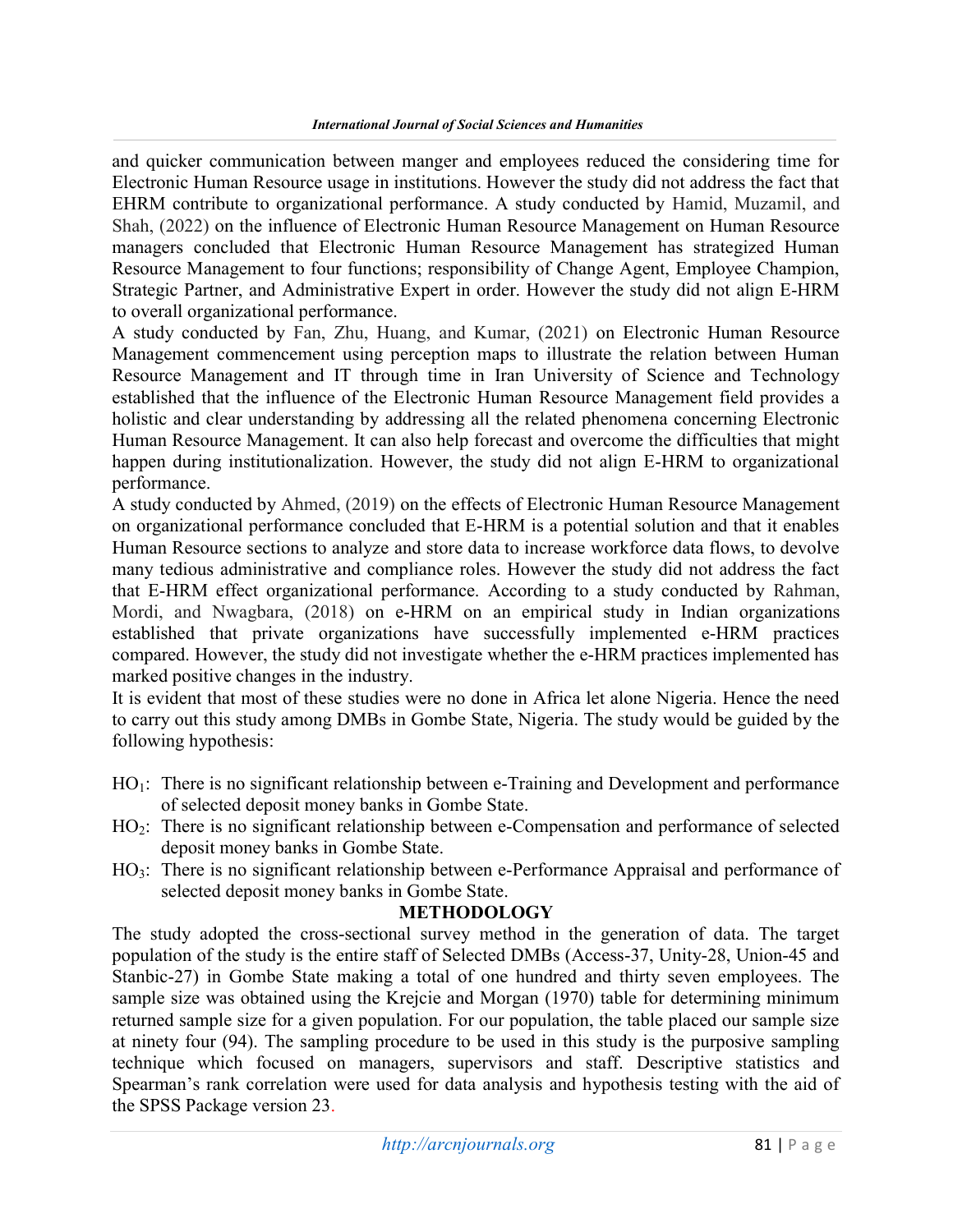| S/No | Dimensions/Measures of the study | Number of | Number of | Cronbach's |
|------|----------------------------------|-----------|-----------|------------|
|      | variable                         | items     | cases     | Alpha      |
|      | e-Training                       |           | 76        | 0.882      |
|      | e-Compensation                   |           | 76        | 0.795      |
|      | e-Performance Appraisal          |           | 76        | 0.934      |
|      | Performance                      |           | 76        | 0.874      |

Table 1. Reliability statistics for the instruments

Source: Research Data, 2022

## Results and Discussions

## Bivariate Analysis

The secondary data analysis was carried out using the Spearman rank order correlation tool at a 95% confidence interval. Specifically, the tests cover hypotheses  $Ho<sub>1</sub>$ ,  $Ho<sub>2</sub>$  and  $Ho<sub>3</sub>$  which were bivariate and all stated in the null form. We have relied on the Spearman Rank (rho) statistic to undertake the analysis. The 0.05 significance level is adopted as criterion for the probability of either accepting the null hypotheses at  $(p>0.05)$  or rejecting the null hypotheses at  $(p<0.05)$ .

|                   |                            |                            | Performance | $e-$<br>Training | $e-$<br>Compensation | e-Performance<br>Appraisal |
|-------------------|----------------------------|----------------------------|-------------|------------------|----------------------|----------------------------|
| Spearman's<br>rho | Performance                | Correlation<br>Coefficient | 1.000       | $.697**$         | $.902***$            | $.722***$                  |
|                   |                            | Sig. $(2-$<br>tailed)      |             | .000             | .000                 | .000                       |
|                   |                            | N                          | 76          | 76               | 76                   | 76                         |
|                   | e-Training                 | Correlation<br>Coefficient | $.697**$    | 1.000            | $.387**$             | $.406***$                  |
|                   |                            | Sig. $(2-$<br>tailed)      | .000        |                  | .002                 | .001                       |
|                   |                            | N                          | 76          | 76               | 76                   | 76                         |
|                   | e-Compensation             | Correlation<br>Coefficient | $.902**$    | $.387**$         | 1.000                | $.674***$                  |
|                   |                            | Sig. $(2-$<br>tailed)      | .000        | .002             |                      | .000                       |
|                   |                            | N                          | 76          | 76               | 76                   | 76                         |
|                   | e-Performance<br>Appraisal | Correlation<br>Coefficient | $.722$ **   | $.406**$         | $.674***$            | 1.000                      |
|                   |                            | Sig. $(2-$<br>tailed)      | .000        | .001             | .000                 |                            |
|                   |                            | N                          | 76          | 76               | 76                   | 76                         |

Table 2: Correlation Matrix showing relationship between e-HRM and Performance

\*\*. Correlation is significant at the 0.01 level (2-tailed).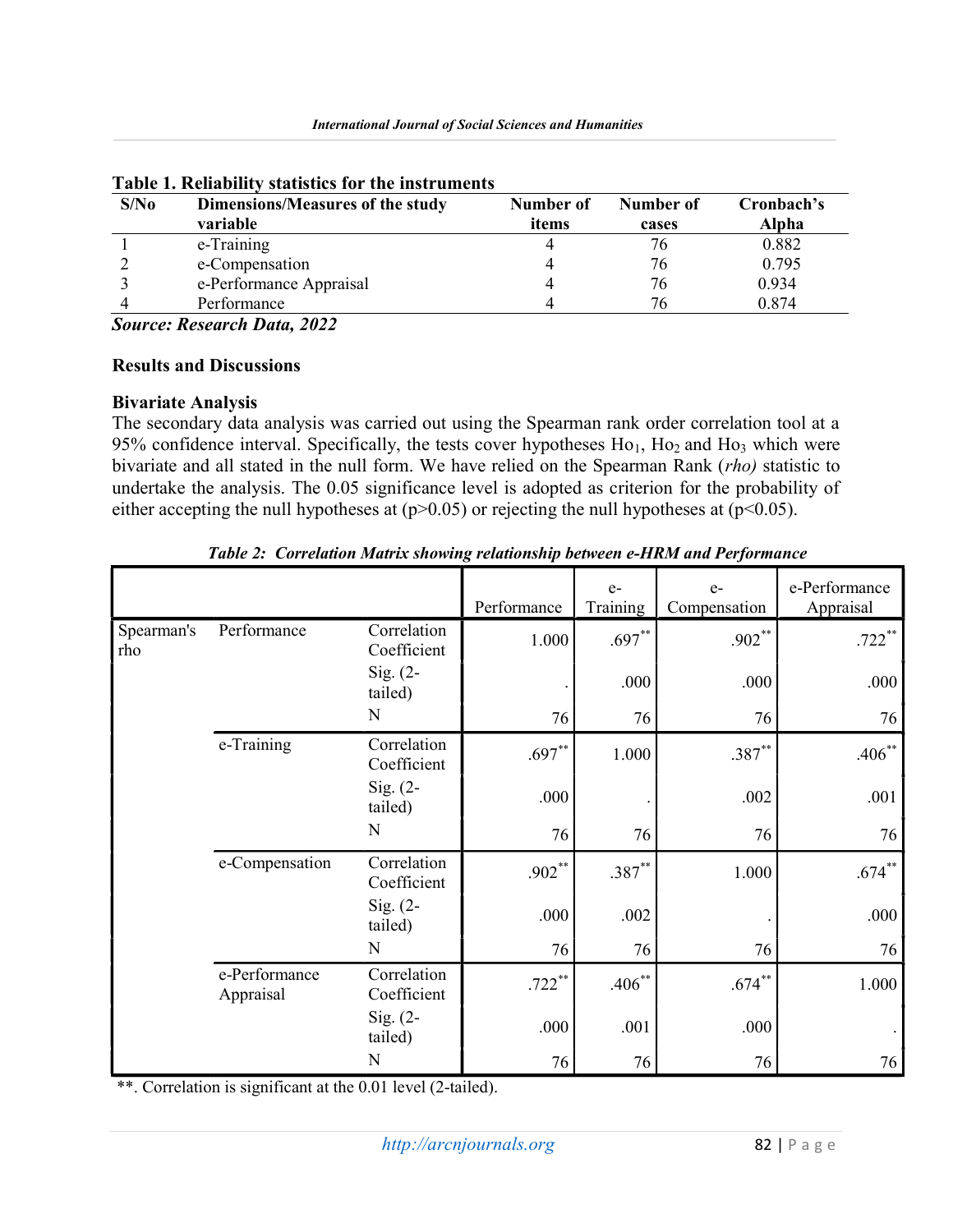### Source: Research Data, 2022 (SPSS output, version 23.0)

The table above illustrates the test for the three previously postulated bivariate hypothetical statements.

### HO1: There is no significant relationship between e-Training and Development and performance of selected deposit money banks in Gombe State.

 The correlation coefficient coefficient 0.697 shows that there is a strong and positive relationship between E-Training and Development and performance. The p value  $0.000<0.05$  indicates that the relationship is significant. Therefore, the null hypothesis is hereby rejected and the alternate upheld. Thus, there is a significant relationship between e-Training and Development and performance of selected deposit money banks in Gombe State.

### HO2: There is no significant relationship between e-Compensation and performance of selected deposit money banks in Gombe State.

 The correlation coefficient coefficient 0.902 shows that there is a strong and positive relationship between E-Compensation and performance. The p value  $0.000<0.05$  indicates that the relationship is significant. Therefore, the null hypothesis is hereby rejected and the alternate upheld. Thus, there is a significant relationship between e-Compensation and performance of selected deposit money banks in Gombe State.

## HO3: There is no significant relationship between e-Performance Appraisal and performance of selected deposit money banks in Gombe State.

 The correlation coefficient coefficient 0.722 shows that there is a strong and positive relationship between E-Performance Appraisal and performance. The p value  $0.000<0.05$  indicates that the relationship is significant. Therefore, the null hypothesis is hereby rejected and the alternate upheld. Thus, there is a significant relationship between e-Performance Appraisal and performance of selected deposit money banks in Gombe State.

#### Discussion of Findings

The findings revealed a strong and positive significant relationship between e-HRM and performance using the Spearman's rank order correlation tool and at a 95% confidence interval. The findings of this study confirmed that e-HRM (e-training, e-compensation and e-performance appraisal) has a significant positive relationship with performance. This finding supports the views of Carnevale, and Hatak, (2020) on human resource management in virtual organizations. He found that there is a relationship between E-HRM and efficiency of organizations when it comes to team management and their performance management. E-HRM provides avenues where each member of the teams and each team can access information upon request, what is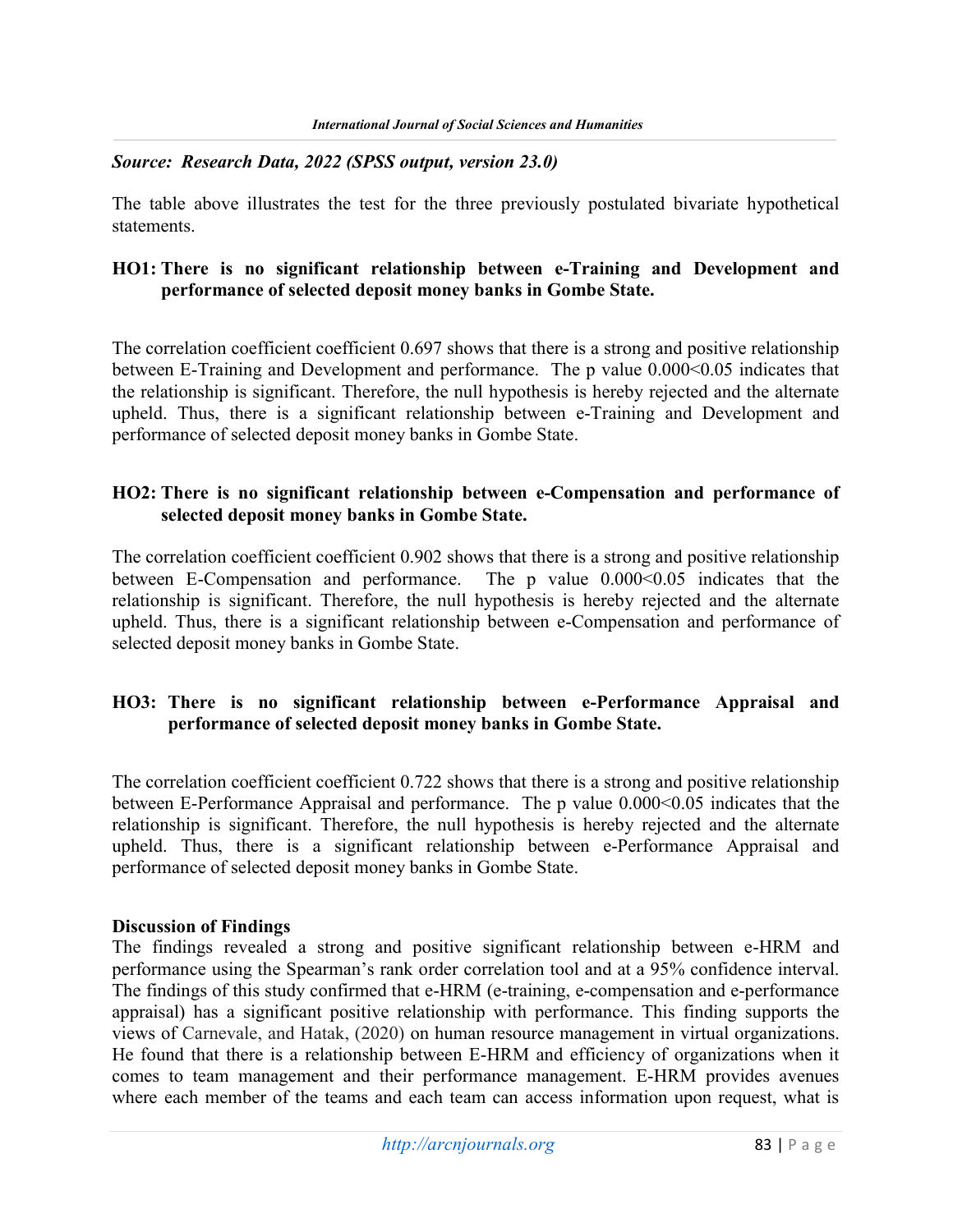required of them and how they can achieve that and reward systems that are set by management. This allows employees to get it right the first time without repetitions repeating tasks and this is important when it comes to increasing the competitive advantage of the organization.

Similarly, Al-Hawary, et al (2020) studied E-human resources management managing knowledge people" states that customer satisfaction is very important, which is the primary source for this is how the organization be able to manage their operations in order to ensure that they are smooth and allow high-quality products and services. E- HRM played a great role in ensuring that each individual and teams perform their tasks as required. Therefore, the organization is able to ensure quality, and this is the quality of customer's satisfaction and this is important in customer retention. E-HRM has a unique role in doing profiling customers and employees can use this information in performing their tasks and to ensure that meet customer requirements.

Furthermore, Škudienė, Vezeliene, and Stangej, (2020) posited that E-HRM helps to eliminate a lot of the administrative burden and makes managers and staff focus on more important tasks. This not only reduces cost but also enhance employee satisfaction and financial performance. In the same vein, Adewoye, and Olugbenga, (2018) pointed out that E-HRM can help to moderate the working relationship. Changing labor market, such as in supply shortage, individualization and higher educational level, and causes the transfer of power from the employer to the employee. The progress of E-HRM and better service to employees who are internal clients increases employee satisfaction and commitment.

Shamout, Elayan, Rawashdeh, Kurdi, and Alshurideh, (2022) examined the contribution of E-HRM to HRM effectiveness and they found that individual assessment of E-HRM application affects HRM technical and strategic effectiveness. This is especially so in the perceived quality of the content and the structure of E-HRM application which have a significant and positive effect on technical and strategic HRM effectiveness. They also discovered that the basic expectations are that using E-HRM will reduce costs, will enhance the HR service level and will supply the HR department space to become a strategic partner. In like manner, the current finding corroborates with Echaaobari, S. G., Ihunda and Adim (2018) whose study found that there is a significant relationship between collaboration strategy and employee performance in oil producing companies in Port Harcourt, Nigeria.

## Conclusion and Recommendation

The purpose of the study was to examining the relationship between e-HRM and performance of DMBs in Gombe state. The study sought to provide answers to three key research question which included: what is the relationship between e-training and development and performance of selected deposit money banks in Gombe State, what is the relationship between e-compensation and performance of selected deposit money banks in Gombe State? And what is the relationship between e-performance appraisal and performance of selected deposit money banks in Gombe State?

The data collected where a total of 76 out of 94 responses and analyzed using SPSS version 23. With regard to the first research question, the study found that e-training and development had a significant relationship performance. Likewise, the second question also showed that ecompensation had a significant relationship performance. Furthermore, the answers to the third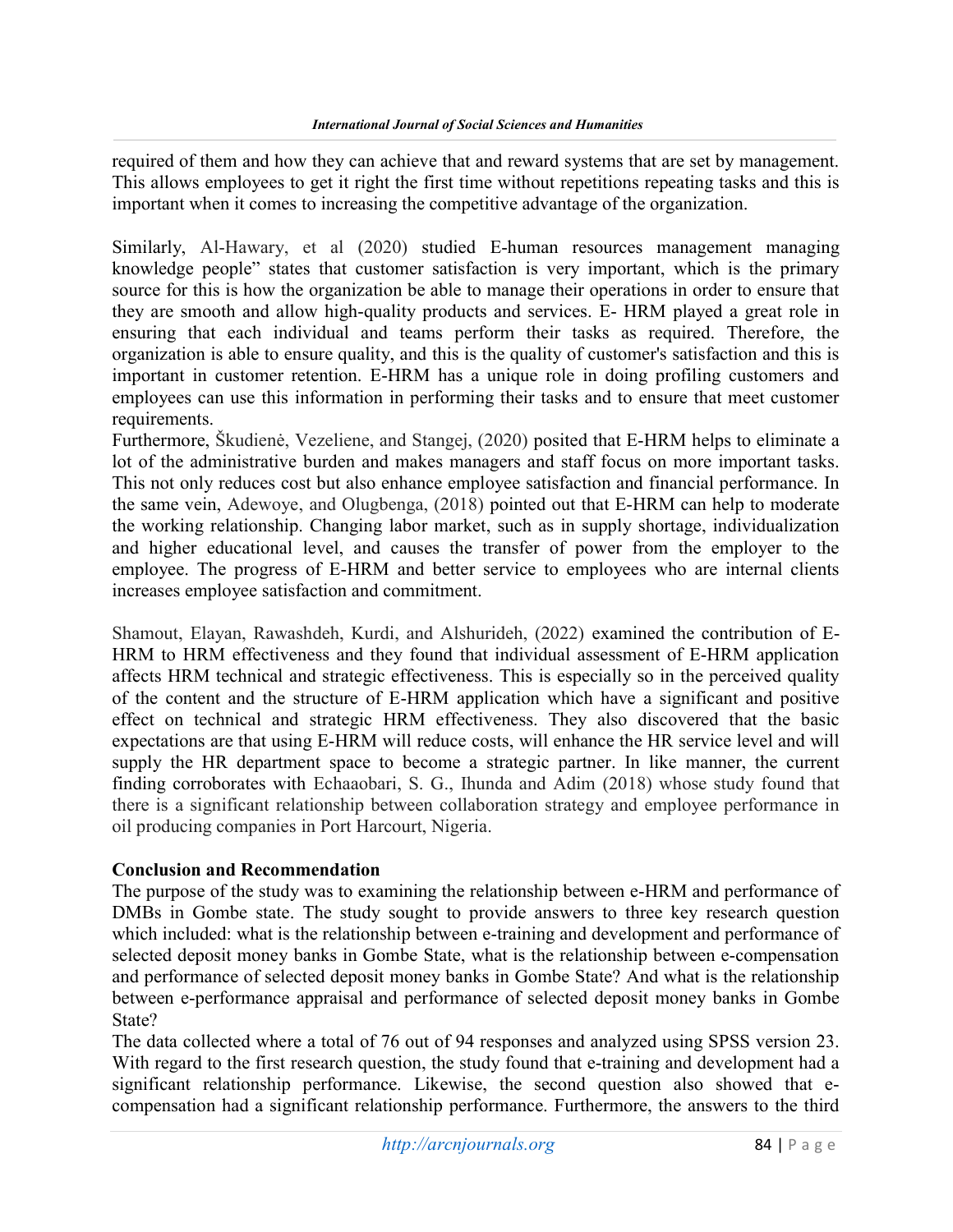research question showed that e- performance appraisal had a significant relationship performance. The implementation of e-training and development, e-compensation and eperformance appraisal has a significant influence on performance. The study thus conclude that e-HRM has a significant relationship with performance.

The study recommended that

- i. DMBs should facilitate access to e-training for staff and reduce any barriers related to access to training courses electronically. Similarly, the e-training should be linked with the results of the performance evaluation which determines the strength or weaknesses of the process. More efforts should be undertaken by DMBs to encourage staff to participate in training programs related to the use of E-HRM applications.
- ii. To improve e-compensation in DMBs, technology should be used to provide integrated and adequate information about the compensation. As a result, there will be less need for referral to the HR staff asking for information or clarification. In the same vain, DMBs should prepare and issue leaflets on compensation system, to explain the compensation and benefits for staff.
- iii. To increase e-performance appraisal in these DMBs, improve communication regarding the timing of performance appraisal should be part of organizational goals. This is beside Improving employees ability to access information on performance appraisal

#### **REFERENCES**

- Adewoye, J. O., & Olugbenga, O. B. (2018). Evaluation of the effects of E-HRM on customer deposits in selected deposit money banks in Nigeria. Noble International Journal of Economics and Financial Research, 3(9), 95-105.
- Adubasim E. I. & Odunayo O. A. (2019). The relationship between technological orientation and organizational performance of deposit money banks in Port Harcourt, Nigeria. Journal of Management Sciences and Entrepreneurship, 14(7), 21-37
- Adubasim, I. E., Unaam, A. O., & Ejo-Orusa, H. (2018). Knowledge transfer and organizational performance of deposit money banks in Port Harcourt, Nigeria. American Journal of Humanities and Social Sciences Research (AJHSSR), 02(12), 90-98
- Ahmed, M. T. (2019). E-HRM Practices and its impact on organizational performance: A study on the manufacturing industry in Bangladesh. European Journal of Business and Management ISSN, 2222-1905.
- AlHamad, A., Alshurideh, M., Alomari, K., Kurdi, B., Alzoubi, H., Hamouche, S., & Al-Hawary, S. (2022). The effect of electronic human resources management on organizational health of telecommunications companies in Jordan. International Journal of Data and Network Science, 6(2), 429-438.
- Al-Harazneh, Y. M., & Sila, I. (2021). The impact of E-HRM usage on HRM effectiveness: highlighting the roles of top management support, HR professionals, and line managers. Journal of Global Information Management (JGIM), 29(2), 118-147.
- Al-Harazneh, Y. M., & Sila, I. (2021). The impact of E-HRM usage on HRM effectiveness: highlighting the roles of top management support, HR professionals, and line managers. Journal of Global Information Management (JGIM), 29(2), 118-147.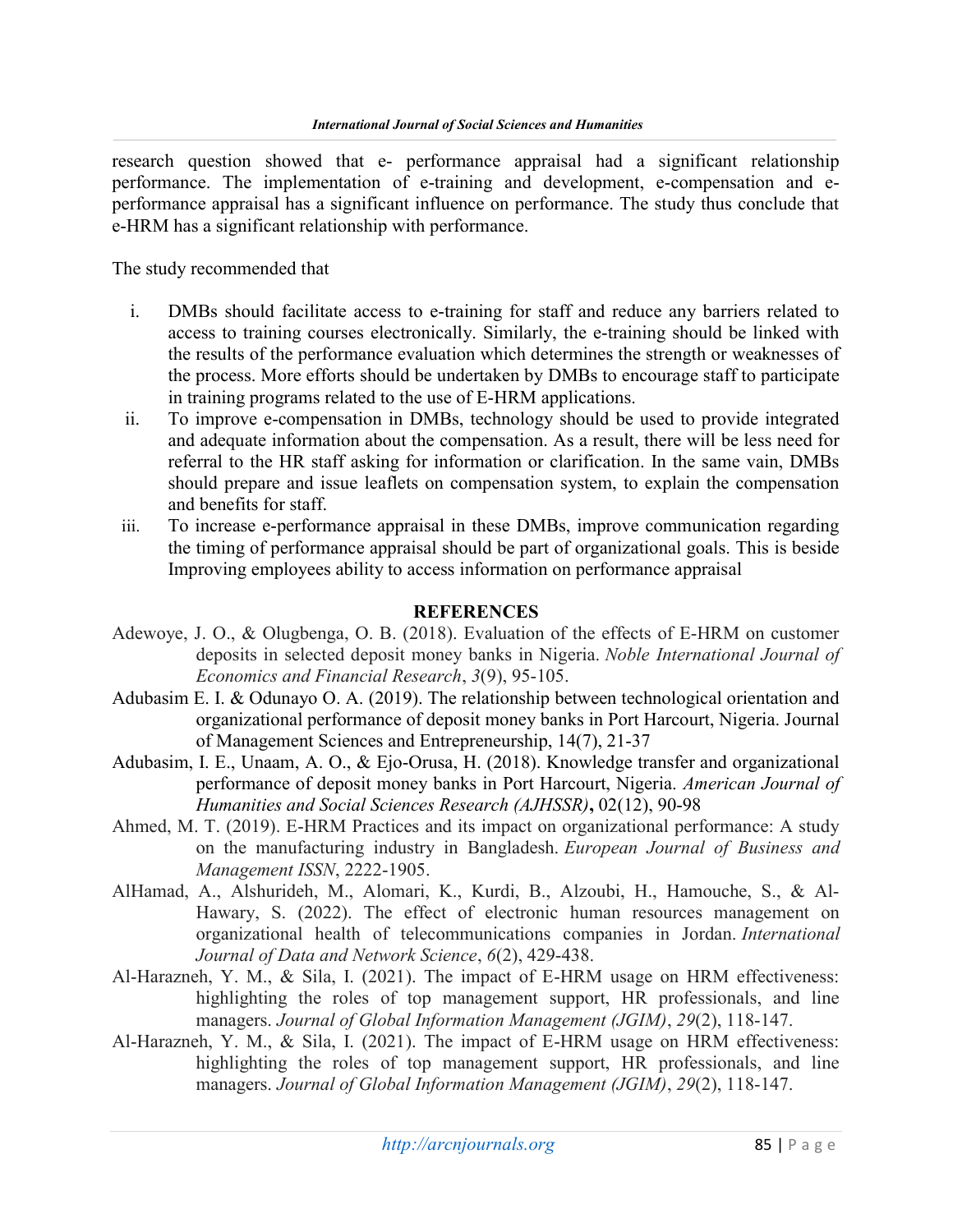- Al-Hawary, S. I. S., Mohammad, A. S., Al-Syasneh, M. S., Qandah, M. S. F., & Alhajri, T. M. S. (2020). Organisational learning capabilities of the commercial banks in Jordan: do electronic human resources management practices matter? International Journal of Learning and Intellectual Capital, 17(3), 242-266.
- Alserhan, H., & Shbail, M. (2020). The role of organizational commitment in the relationship between human resource management practices and competitive advantage in Jordanian private universities. Management Science Letters, 10(16), 3757-3766.
- Appelbaum, E. Bailey, T. Berg, P. and Kalleberg, A. (2000). Manufacturing advantage: why high-performance work systems pay off. Ithaca. Cornell University Press.
- Berber, N., Đorđević, B., & Milanović, S. (2018). Electronic human resource management (e-HRM): A new concept for digital age. Strategic Management-International Journal of Strategic Management and Decision Support Systems in Strategic Management, 23(2).
- Boselie, P., Dietz, G., & Boon, C. (2005). Commonalities and contradictions in HRM and performance research. Human Resource Management Journal, Vol. 15 (3), 67-94.
- Boxall, P., & Purcell, J. (2003). Strategy and human resource management. London: Macmillan.
- Carnevale, J. B., & Hatak, I. (2020). Employee adjustment and well-being in the era of COVID-19: Implications for human resource management. Journal of Business Research, 116, 183-187.
- Colbran, R., Ramsden, R., Stagnitti, K., & Toumbourou, J. W. (2019). Advancing towards contemporary practice: a systematic review of organisational performance measures for non-acute health charities. BMC health services research, 19(1), 1-12.
- Echaaobari, S. G., Ihunda, C. C., & Adim, V. C. (2018). Collaboration strategy and employee performance in oil producing companies in Port Harcourt, Nigeria. International Journal of Social Sciences and Management Research, 4(3), 21-30.
- Fan, D., Zhu, C. J., Huang, X., & Kumar, V. (2021). Mapping the terrain of international human resource management research over the past fifty years: A bibliographic analysis. Journal of World Business, 56(2), 101185.
- Florkowski, G. W. (2018). HR technology systems: an evidence-based approach to construct measurement. In Research in Personnel and Human Resources Management. Emerald Publishing Limited.
- Galanaki, E., Lazazzara, A., & Parry, E. (2019). A cross-national analysis of e-HRM configurations: integrating the information technology and HRM perspectives. In Organizing for digital innovation (pp. 261-276). Springer, Cham.
- Hamid, Z., Muzamil, M., & Shah, S. A. (2022). Strategic human resource management. In Research Anthology on Human Resource Practices for the Modern Workforce (pp. 1-16). IGI Global.
- Ilek, T., Maier, C., & Weinert, C. (2022). Electronic human resource management: A literature analysis of drivers, challenges, and consequences.
- Imran, M., Memon, A. W., Talreja, K., & Bhutto, S. A. (2021). Does E-HRM advance employee engagement? A study of commercial bank operating in Sukkur and Khairpur District. Indian Journal of Economics and Business, 20(4).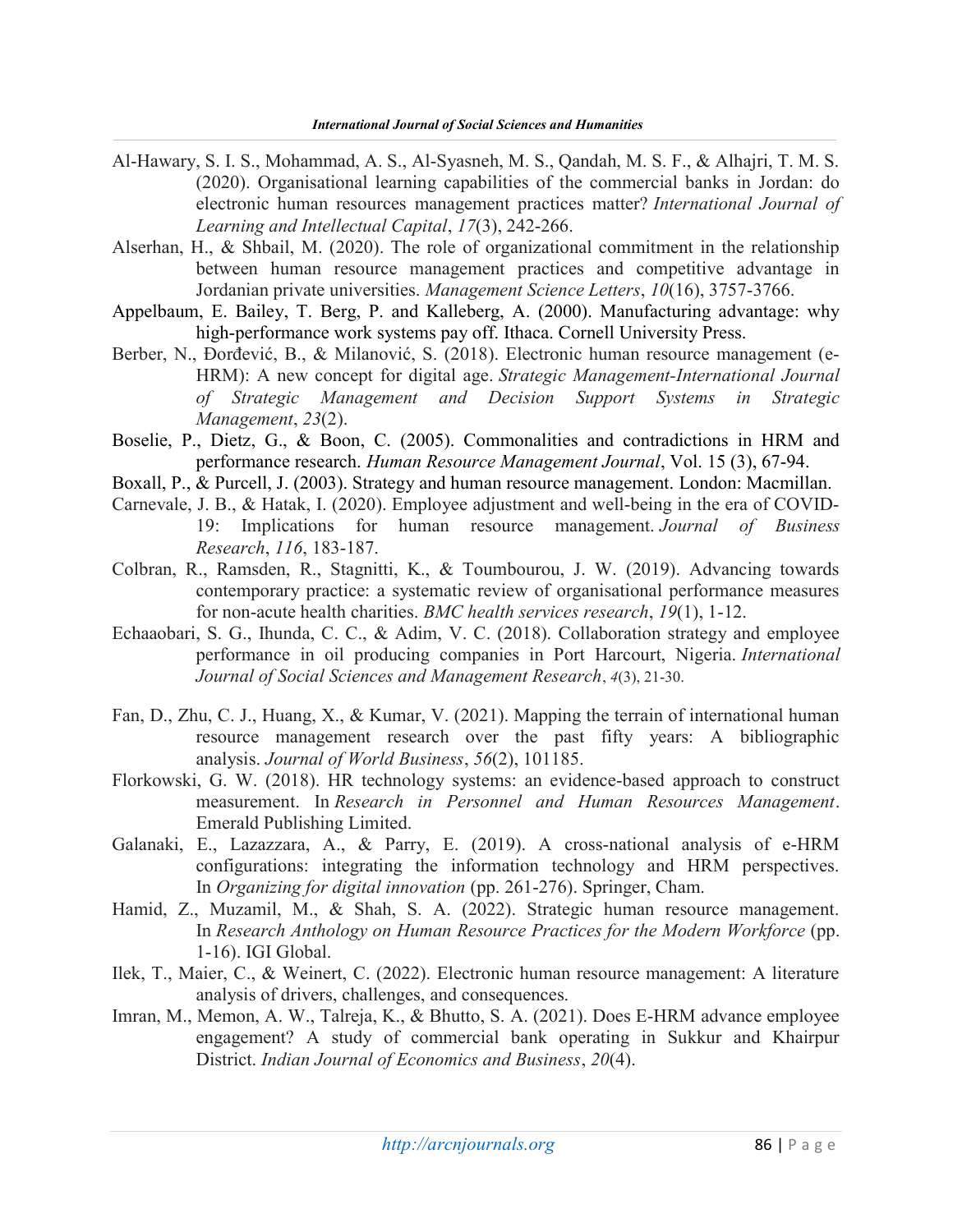- Iqbal, N., Ahmad, M., Raziq, M. M., & Borini, F. M. (2019). Linking e-hrm practices and organizational outcomes: empirical analysis of line manager's perception. Revista Brasileira de Gestão de Negócios, 21, 48-69.
- Jayabalan, N., Makhbul, Z. K. M., Selvanathan, M., Subramaniam, M., Nair, S., & Perumal, I. (2020). HRIS contributions and impact on strategic employee engagement and participation in private education industry. International Journal of Management  $(JM), 11(10).$
- Johnson, R. D., Stone, D. L., & Lukaszewski, K. M. (2020). The benefits of e-HRM and AI for talent acquisition. Journal of Tourism Futures.
- Kaur, C. (2021). Changing pattern of E HRM in corporate world after globalization. IOSR Journal of Business and Management, 23(4), 23-30.
- Kimhi, S., & Oliel, Y. (2019). Change management and organizational performance in selected manufacturing companies in Anambra state, Nigeria. The International Journal of Social Sciences and Humanities Invention, 6(05), 5437-5445.
- Kumar, K. N., & Balaramachandran, P. R. (2018). Robotic process automation-a study of the impact on customer experience in retail banking industry. Journal of Internet Banking and Commerce, 23(3), 1-27.
- Lencho, D. M. (2020). Effect of employee motivation on job performance: in case of fiche general hospital. International Journal of Commerce and Finance, 6(1), 81-101.
- Malik, A. (2019). Creating competitive advantage through source basic capital strategic humanity in the industrial age 4.0. International Research Journal of Advanced Engineering and Science, 4(1), 209-215.
- Manzoor, F., Wei, L., Bányai, T., Nurunnabi, M., & Subhan, Q. A. (2019). An examination of sustainable HRM practices on job performance: An application of training as a moderator. Sustainability, 11(8), 2263.
- Myllymäki, D. (2021). Beyond the 'e-'in e-HRM: integrating a sociomaterial perspective. The International Journal of Human Resource Management, 32(12), 2563-2591.
- Nanayakkara, N. W. O. K. D. S. P. (2020). Impact of electronic human resource management on employee job performance: A Conceptual Review. GSJ, 8(9).
- Nguti, V. N., & Mose, T. (2021). The role of E-recruitment and selection functions on the organizational outcomes in HELB, Kenya. International Academic Journal of Human Resource and Business Administration, 3(9), 554-565.
- Obama, M. A., Keino, D. C., Kyongo, J. K., Muriithi, S. M., & Amata, E. (2020). Effects of electronic human resource management practices on organizational performance: A case of University of Maryland Programs, Nairobi Kenya.
- Ocampo, L., Acedillo, V., Bacunador, A. M., Balo, C. C., Lagdameo, Y. J., & Tupa, N. S. (2018). A historical review of the development of organizational citizenship behavior (OCB) and its implications for the twenty-first century. Personnel Review.
- Ozkeser, B. (2019). Impact of training on employee motivation in human resources management. Procedia Computer Science, 158, 802-810.
- Purcell, J., Kinnie, N., Hutchinson, S., Rayton, B., & Swart, J. (2003). Understanding the people and performance link: Unlocking the black box. London: CIPD
- Rahman, M., Mordi, C., & Nwagbara, U. (2018). Factors influencing E-HRM implementation in government organisations: Case studies from Bangladesh. Journal of Enterprise Information Management.